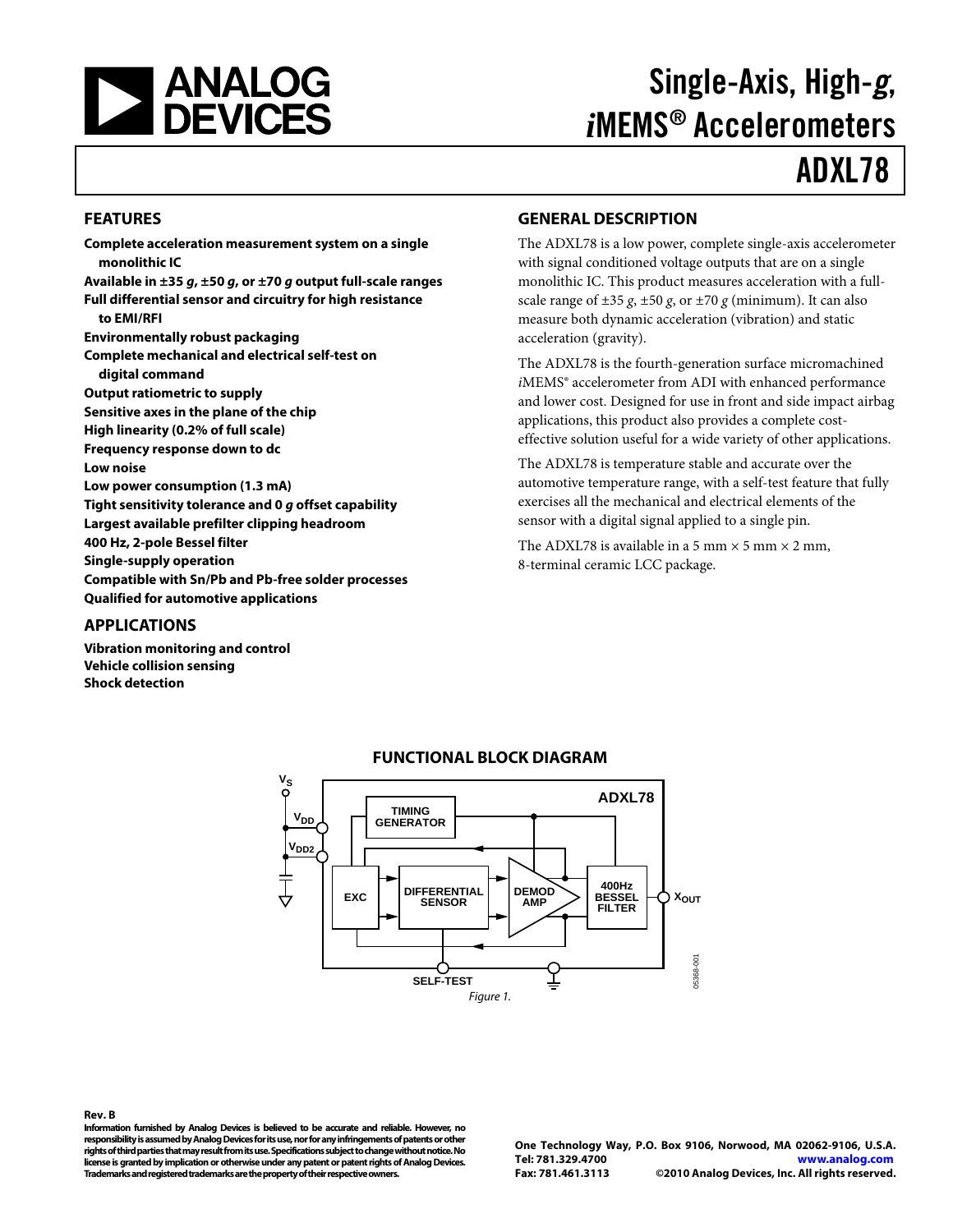# **TABLE OF CONTENTS**

#### **REVISION HISTORY**

#### $7/10$ –Rev. A to Rev. B

#### $5/05$ —Rev. 0 to Rev. A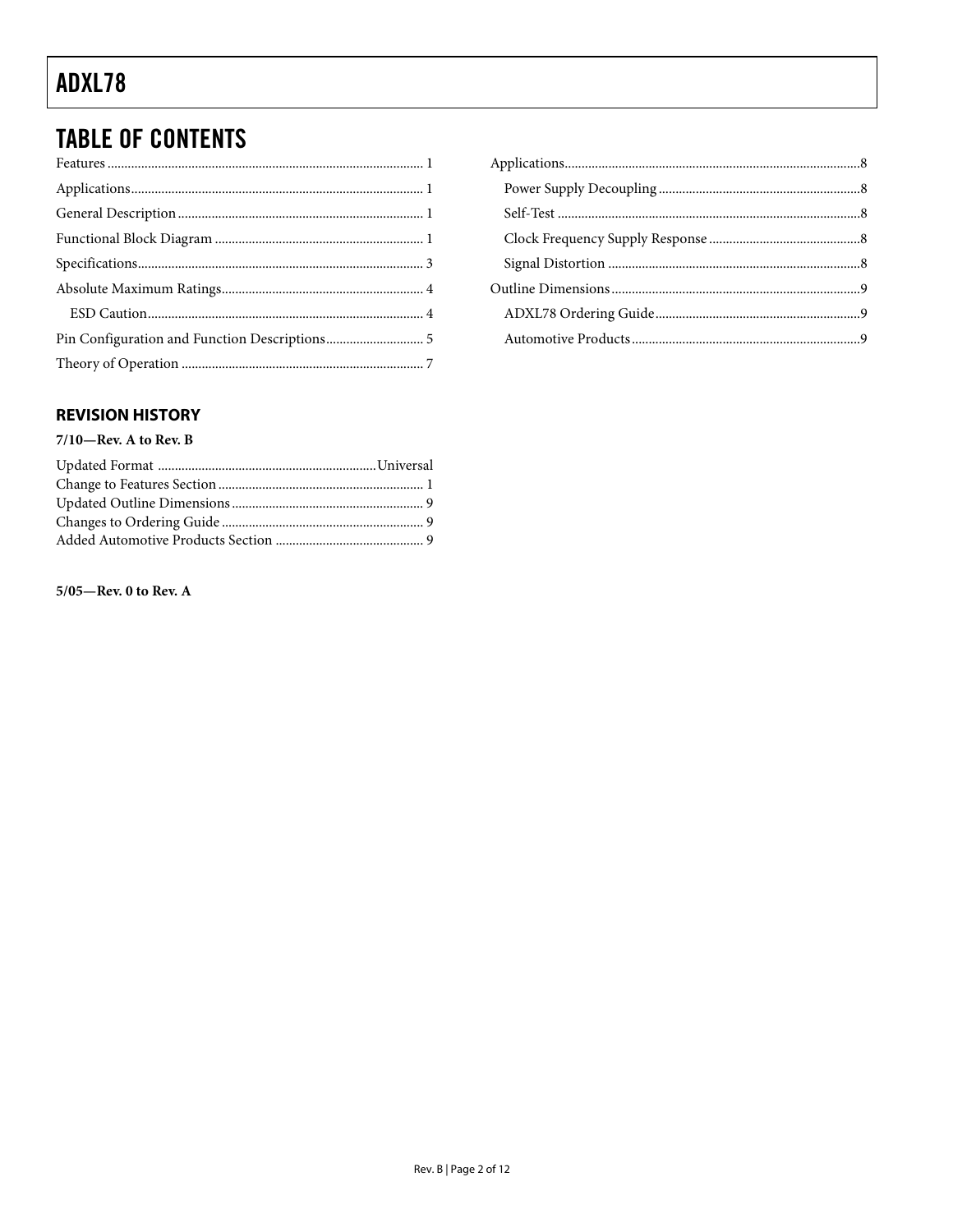### <span id="page-2-0"></span>SPECIFICATIONS<sup>1</sup>

At T<sub>A</sub> = −40°C to +105°C, 5.0 V dc ± 5%, acceleration = 0 *g*, unless otherwise noted.

#### **Table 1.**

|                                                           |                                                 |        | Model No. AD22279<br>Model No. AD22280 |                 |        | Model No. AD22281 |                 |        |                |                 |                 |
|-----------------------------------------------------------|-------------------------------------------------|--------|----------------------------------------|-----------------|--------|-------------------|-----------------|--------|----------------|-----------------|-----------------|
| <b>Parameter</b>                                          | <b>Conditions</b>                               | Min    | <b>Typ</b>                             | Max             | Min    | <b>Typ</b>        | Max             | Min    | <b>Typ</b>     | Max             | <b>Unit</b>     |
| <b>SENSOR</b>                                             |                                                 |        |                                        |                 |        |                   |                 |        |                |                 |                 |
| <b>Output Full-Scale Range</b>                            | $I_{\text{OUT}} \leq \pm 100 \ \mu A$           | 37     |                                        |                 | 55     |                   |                 | 70     |                |                 | g               |
| Nonlinearity                                              |                                                 |        | 0.2                                    | $\overline{2}$  |        | 0.2               | $\overline{2}$  |        | 0.2            | 2               | $\%$            |
| Package Alignment Error                                   |                                                 |        | $\mathbf{1}$                           |                 |        | 1                 |                 |        | $\mathbf{1}$   |                 | Degree          |
| Cross-Axis Sensitivity                                    |                                                 | $-5$   |                                        | $+5$            | $-5$   |                   | $+5$            | $-5$   |                | $+5$            | $\%$            |
| <b>Resonant Frequency</b>                                 |                                                 |        | 24                                     |                 |        | 24                |                 |        | 24             |                 | kHz             |
| Sensitivity, Ratiometric<br>(Over Temperature)            | $V_{DD} = 5 V$ , 100 Hz                         | 52.25  | 55                                     | 57.75           | 36.1   | 38                | 39.9            | 25.65  | 27             | 28.35           | mV/q            |
| <b>OFFSET</b>                                             |                                                 |        |                                        |                 |        |                   |                 |        |                |                 |                 |
| Zero-g Output Voltage<br>(Over Temperature) <sup>2</sup>  | $V_{OUT} - V_{DD}/2$ ,<br>$V_{DD} = 5 V$        | $-200$ |                                        | $+200$          | $-150$ |                   | $+150$          | $-150$ |                | $+150$          | mV              |
| <b>NOISE</b>                                              |                                                 |        |                                        |                 |        |                   |                 |        |                |                 |                 |
| <b>Noise Density</b>                                      | $10$ Hz $-$ 400 Hz,<br>5V                       |        | 1.1                                    | 3               |        | 1.4               | 3               |        | 1.8            | 3.5             | $mg/\sqrt{Hz}$  |
| Clock Noise                                               |                                                 |        | 5                                      |                 |        | 5                 |                 |        | 5              |                 | mV p-p          |
| <b>FREQUENCY RESPONSE</b>                                 | 2-pole Bessel                                   |        |                                        |                 |        |                   |                 |        |                |                 |                 |
| -3 dB Frequency                                           |                                                 | 360    | 400                                    | 440             | 360    | 400               | 440             | 360    | 400            | 440             | Hz              |
| -3 dB Frequency Drift                                     | 25°C to<br>T <sub>MIN</sub> or T <sub>MAX</sub> |        | 2                                      |                 |        | $\overline{2}$    |                 |        | $\overline{2}$ |                 | Hz              |
| SELF-TEST                                                 |                                                 |        |                                        |                 |        |                   |                 |        |                |                 |                 |
| Output Change<br>(Cube vs. V <sub>DD</sub> ) <sup>3</sup> | $V_{DD} = 5 V$                                  | 440    | 550                                    | 660             | 304    | 380               | 456             | 216    | 270            | 324             | mV              |
| Logic Input High                                          | $V_{DD} = 5V$                                   | 3.5    |                                        |                 | 3.5    |                   |                 | 3.5    |                |                 | $\vee$          |
| Logic Input Low                                           | $V_{DD} = 5 V$                                  |        |                                        | 1               |        |                   | 1               |        |                | 1               | $\mathsf{V}$    |
| <b>Input Resistance</b>                                   | Pull-down<br>resistor to GND                    | 30     | 50                                     |                 | 30     | 50                |                 | 30     | 50             |                 | $k\Omega$       |
| <b>OUTPUT AMPLIFIER</b>                                   |                                                 |        |                                        |                 |        |                   |                 |        |                |                 |                 |
| <b>Output Voltage Swing</b>                               | $I_{\text{OUT}} = \pm 400 \mu A$                | 0.25   |                                        | $V_{DD} - 0.25$ | 0.25   |                   | $V_{DD} - 0.25$ | 0.25   |                | $V_{DD} - 0.25$ | $\vee$          |
| Capacitive Load Drive                                     |                                                 | 1000   |                                        |                 | 1000   |                   |                 | 1000   |                |                 | pF              |
| PREFILTER HEADROOM                                        |                                                 |        | 280                                    |                 |        | 400               |                 |        | 560            |                 | g               |
| CFSR @ 400 kHz                                            |                                                 |        | 5                                      |                 |        | $\overline{4}$    |                 |        | 3              |                 | V/V             |
| POWER SUPPLY (V <sub>DD</sub> )                           |                                                 | 4.75   |                                        | 5.25            | 4.75   |                   | 5.25            | 4.75   |                | 5.25            | $\vee$          |
| <b>Functional Range</b>                                   |                                                 | 3.5    |                                        | 6               | 3.5    |                   | 6               | 3.5    |                | 6               | v               |
| Quiescent Supply Current                                  | $V_{DD} = 5 V$                                  |        | 1.3                                    | $\overline{2}$  |        | 1.3               | $\overline{2}$  |        | 1.3            | $\overline{2}$  | mA              |
| <b>TEMPERATURE RANGE</b>                                  |                                                 | $-40$  |                                        | $+105$          | $-40$  |                   | $+105$          | $-40$  |                | $+105$          | $\rm ^{\circ}C$ |

<sup>1</sup> All minimum and maximum specifications are guaranteed. Typical specifications are not guaranteed.<br><sup>2</sup> Zero *g* output is ratiometric.<br><sup>3</sup> Self-test output at V<sub>DD</sub> = (Self-Test Output at 5 V) × (V<sub>DD</sub>/5 V)<sup>3</sup>.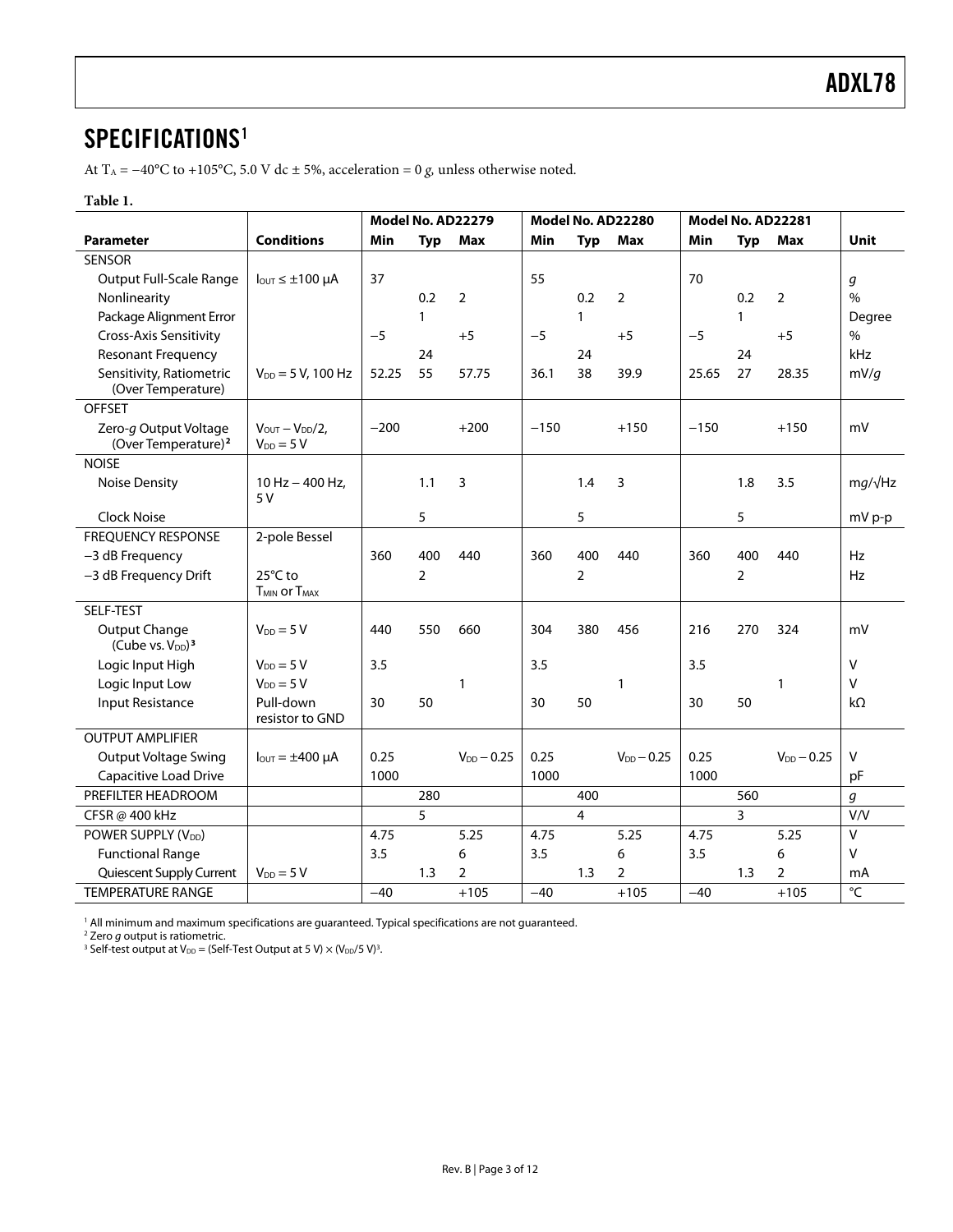### <span id="page-3-0"></span>ABSOLUTE MAXIMUM RATINGS

#### **Table 2.**

| <b>Parameter</b>                                            | Rating                               |
|-------------------------------------------------------------|--------------------------------------|
| Acceleration (Any Axis, Unpowered)                          | 4000 $q$                             |
| Acceleration (Any Axis, Powered)                            | 4000 $q$                             |
| V٢                                                          | $-0.3 V$ to $+7.0 V$                 |
| All Other Pins                                              | $(COM - 0.3 V)$ to<br>$(VS + 0.3 V)$ |
| <b>Output Short-Circuit Duration</b><br>(Any Pin to Common) | Indefinite                           |
| Operating Temperature Range                                 | $-65^{\circ}$ C to $+150^{\circ}$ C  |
| Storage Temperature                                         | $-65^{\circ}$ C to $+150^{\circ}$ C  |

Stresses above those listed under Absolute Maximum Ratings may cause permanent damage to the device. This is a stress rating only; functional operation of the device at these or any other conditions above those indicated in the operational section of this specification is not implied. Exposure to absolute maximum rating conditions for extended periods may affect device reliability.

#### **ESD CAUTION**



ESD (electrostatic discharge) sensitive device. Charged devices and circuit boards can discharge without detection. Although this product features patented or proprietary protection circuitry, damage may occur on devices subjected to high energy ESD. Therefore, proper ESD precautions should be taken to avoid performance degradation or loss of functionality.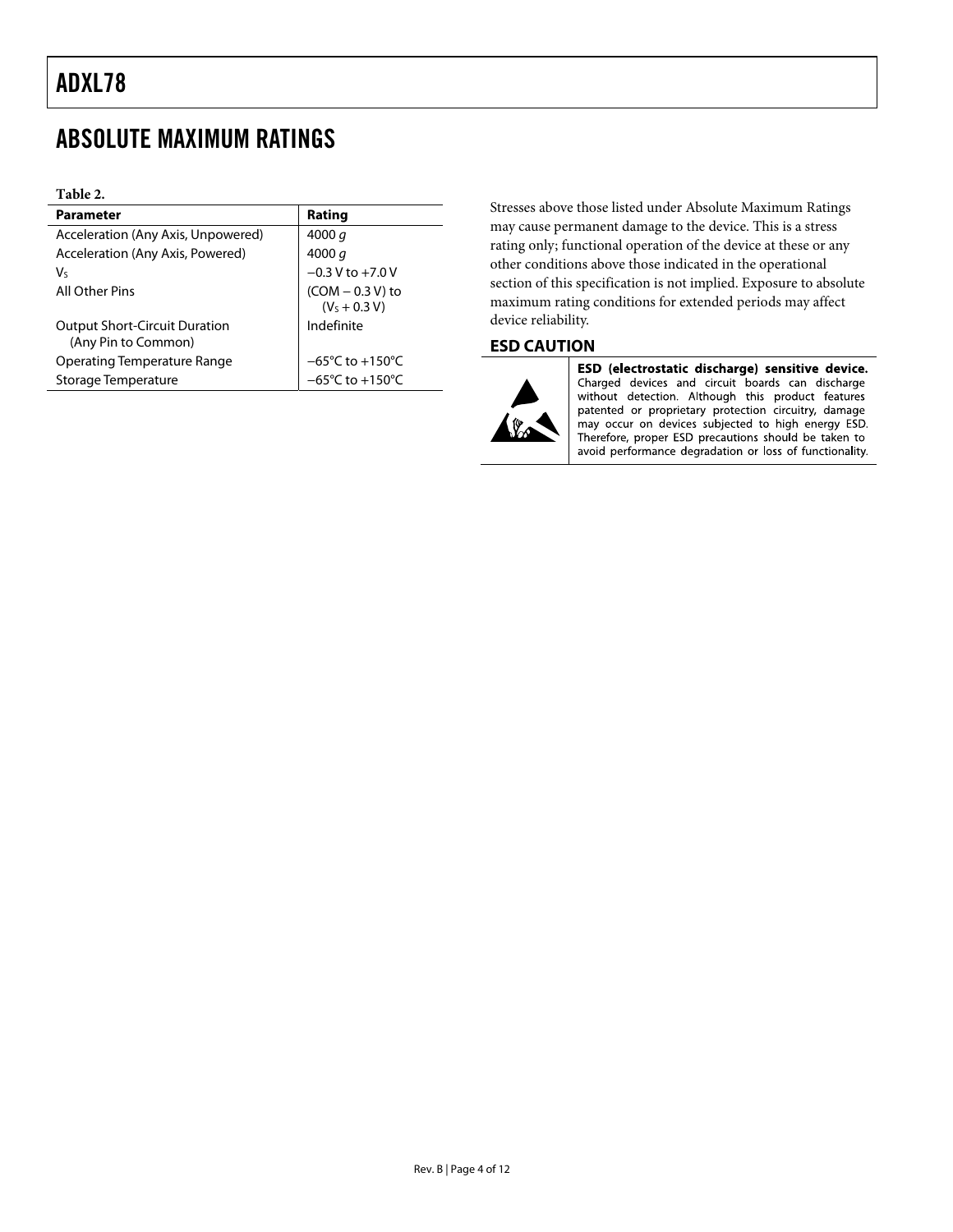# <span id="page-4-0"></span>PIN CONFIGURATION AND FUNCTION DESCRIPTIONS



#### **Table 3. Pin Function Descriptions**

| Pin No. | <b>Mnemonic</b>         | <b>Description</b> |
|---------|-------------------------|--------------------|
|         | <b>NC</b>               | Do Not Connect     |
|         | <b>NC</b>               | Do Not Connect     |
|         | <b>COM</b>              | Common             |
| 4       | <b>ST</b>               | Self-Test          |
|         | <b>NC</b>               | Do Not Connect     |
| 6       | <b>X</b> <sub>OUT</sub> | X Channel Output   |
|         | <b>V</b> <sub>DD</sub>  | 3.5 V to 6 V       |
| 8       | $V_{DD2}$               | 3.5 V to 6 V       |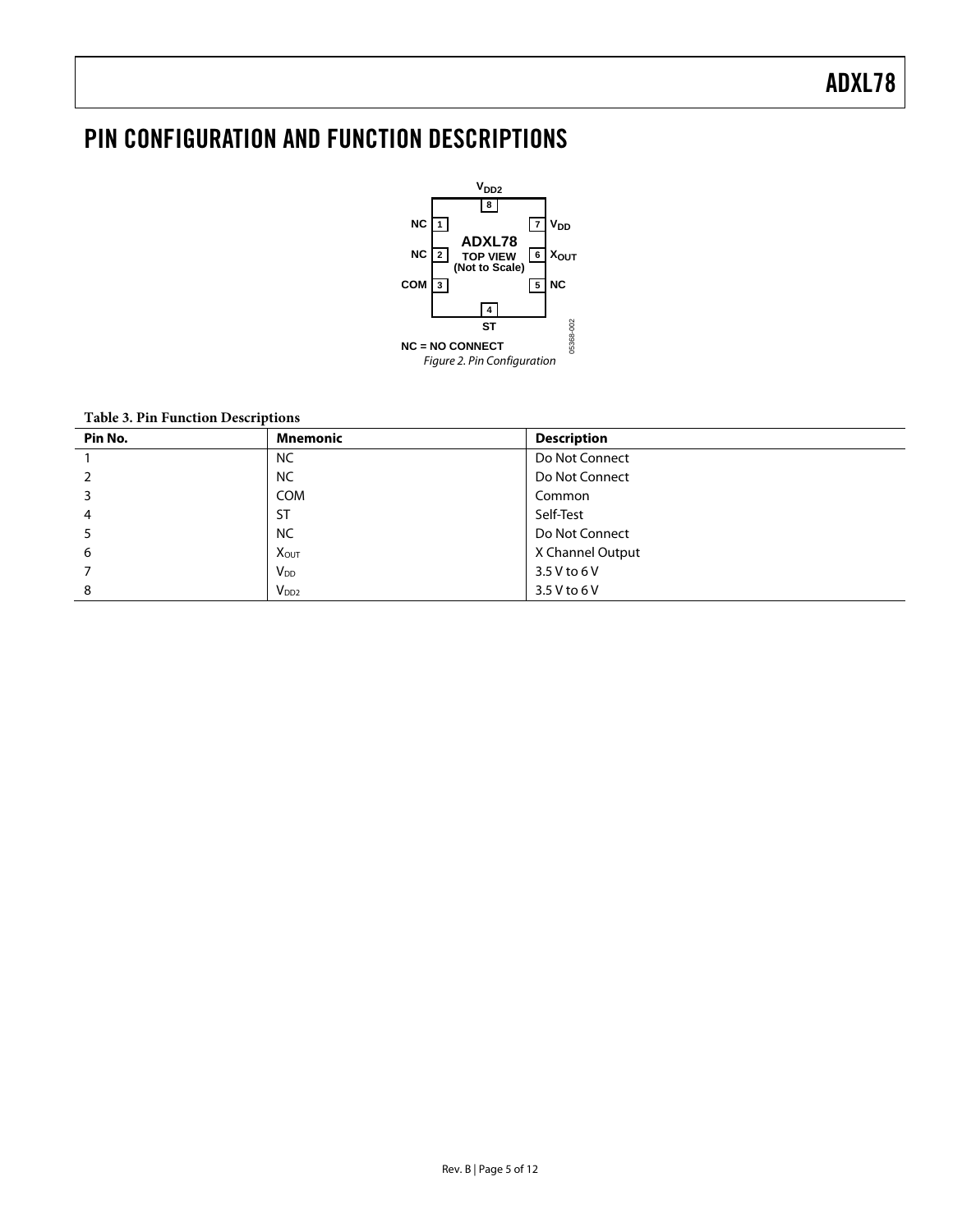

#### **Table 4. Recommended Soldering Profile**

| <b>Profile Feature</b>                                         | <b>Sn63/Pb37</b>                        | <b>Pb-Free</b>                          |
|----------------------------------------------------------------|-----------------------------------------|-----------------------------------------|
| AVERAGE RAMP RATE $(TL TO TP)$                                 | $3^{\circ}$ C/s max                     | $3^{\circ}$ C/s max                     |
| PREHEAT                                                        |                                         |                                         |
| Minimum Temperature (T <sub>SMIN</sub> )                       | $100^{\circ}$ C                         | $150^{\circ}$ C                         |
| Maximum Temperature (T <sub>SMAX</sub> )                       | 150°C                                   | $200^{\circ}$ C                         |
| TIME (T <sub>SMIN</sub> TO T <sub>SMAX</sub> ), t <sub>S</sub> | $60 s - 120 s$                          | $60 s - 150 s$                          |
| $TSMAX$ TO $TL$                                                |                                         |                                         |
| Ramp-Up Rate                                                   | $3^{\circ}$ C/s                         | $3^{\circ}$ C/s                         |
| TIME MAINTAINED ABOVE LIQUIDOUS (TL)                           |                                         |                                         |
| Liquidous Temperature $(T_L)$                                  | $183^{\circ}$ C                         | $217^{\circ}$ C                         |
| Time $(tL)$                                                    | $60 s - 150 s$                          | $60 s - 150 s$                          |
| PEAK TEMPERATURE (T <sub>P</sub> )                             | $240^{\circ}C + 0^{\circ}C/-5^{\circ}C$ | $260^{\circ}C + 0^{\circ}C/-5^{\circ}C$ |
| TIME WITHIN 5°C OF ACTUAL PEAK TEMPERATURE (t <sub>P</sub> )   | $10 s - 30 s$                           | $20 s - 40 s$                           |
| <b>RAMP-DOWN RATE</b>                                          | $6^{\circ}$ C/s max                     | $6^{\circ}$ C/s max                     |
| TIME 25°C TO PEAK TEMPERATURE                                  | 6 min max                               | 8 min max                               |

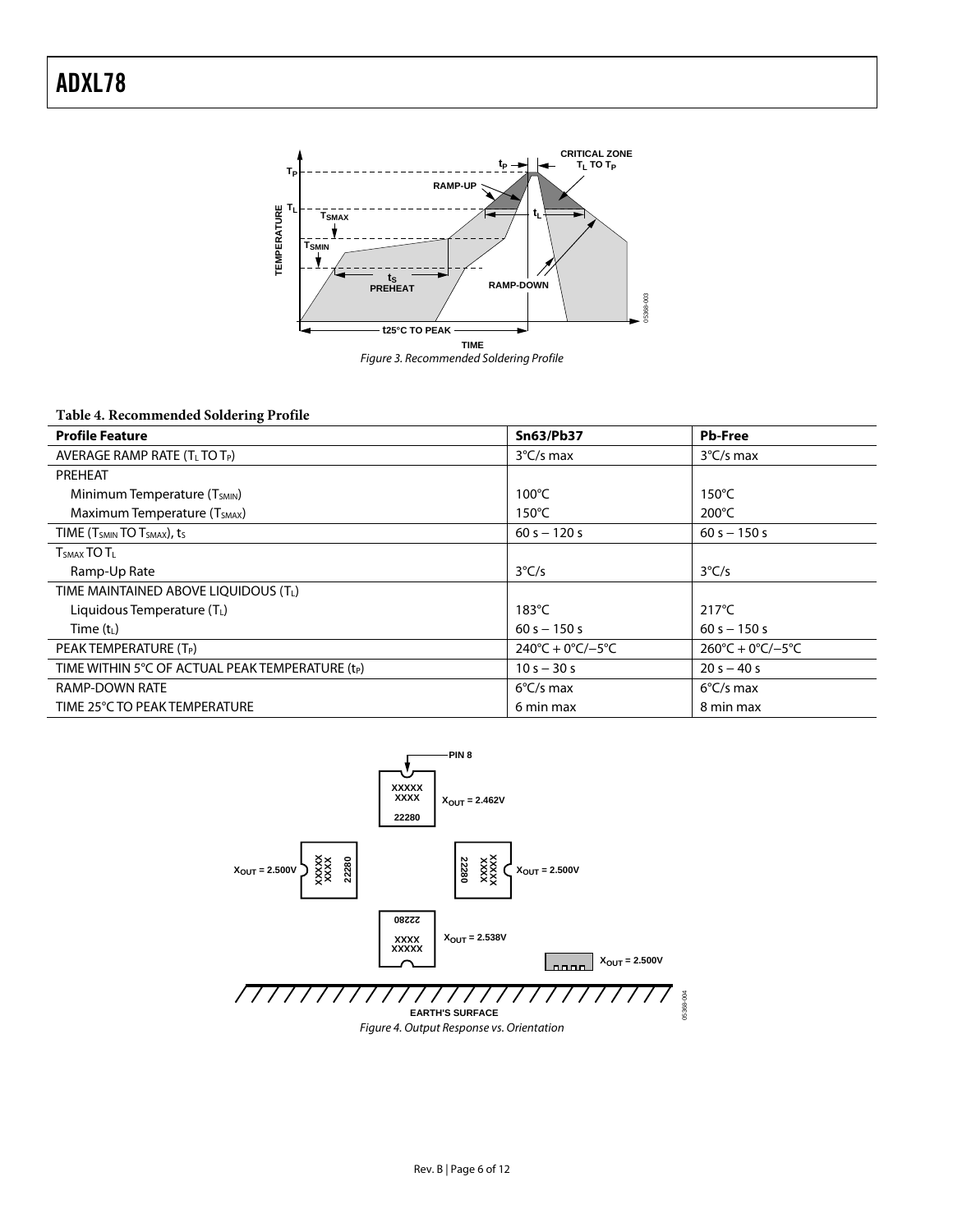# ADXL78

### <span id="page-6-0"></span>THEORY OF OPERATION

The ADXL78 provides a fully differential sensor structure and circuit path, resulting in the industry's highest resistance to EMI/RFI effects. This latest generation uses electrical feedback with zero-force feedback for improved accuracy and stability. The sensor resonant frequency is significantly higher than the signal bandwidth set by the on-chip filter, avoiding the signal analysis problems caused by resonant peaks near the signal bandwidth.

[Figure 5](#page-6-1) is a simplified view of one of the differential sensor elements. Each sensor includes several differential capacitor unit cells. Each cell is composed of fixed plates attached to the substrate and movable plates attached to the frame. Displacement of the frame changes the differential capacitance, which is measured by the on-chip circuitry. The state of Sensor Under Acceleration Figure 5. Simplified View of Sensor Under Acceleration

<span id="page-6-1"></span>Complementary 400 kHz square waves drive the fixed plates. Electrical feedback adjusts the amplitudes of the square waves such that the ac signal on the moving plates is 0. The feedback signal is linearly proportional to the applied acceleration. This unique feedback technique ensures that there is no net electrostatic force applied to the sensor. The differential feedback control signal is also applied to the input of the filter, where it is filtered and converted to a single-ended signal.



Rev. B | Page 7 of 12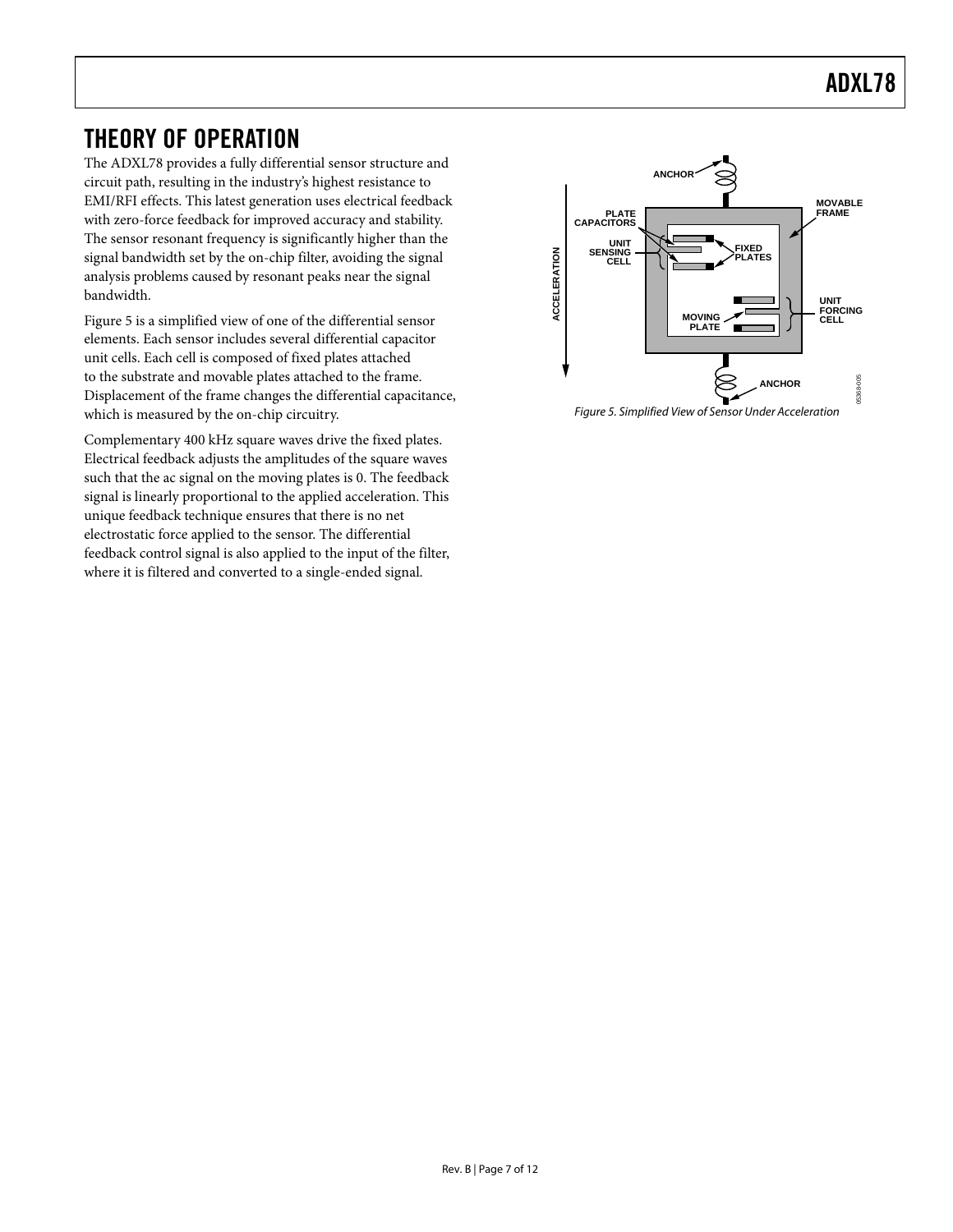### <span id="page-7-0"></span>APPLICATIONS **POWER SUPPLY DECOUPLING**

For most applications, a single 0.1  $\mu$ F capacitor, C<sub>DC</sub>, adequately decouples the accelerometer from noise on the power supply. However, in some cases, particularly where noise is present at the 400 kHz internal clock frequency (or any harmonic thereof), noise on the supply can cause interference on the ADXL78's output. If additional decoupling is needed, a 50  $\Omega$  (or smaller) resistor or ferrite bead can be inserted in the supply line. Additionally, a larger bulk bypass capacitor (in the 1 μF to  $4.7 \mu$ F range) can be added in parallel to C<sub>DC</sub>.

#### **SELF-TEST**

The fixed fingers in the forcing cells are normally kept at the same potential as that of the movable frame. When the self-test digital input is activated, the voltage on the fixed fingers on one side of the moving plate in the forcing cells is changed. This creates an attractive electrostatic force, which causes the frame to move toward those fixed fingers. The entire signal channel is active; therefore, the sensor displacement causes a change in V<sub>OUT</sub>. The ADXL78 self-test function is a comprehensive method of verifying the operation of the accelerometer.

Because electrostatic force is independent of the polarity of the voltage across capacitor plates, a positive voltage is applied in half of the forcing cells, and its complement in the other half of the forcing cells. Activating self-test causes a step function force to be applied to the sensor, while the capacitive coupling term is canceled. The ADXL78 has improved self-test functionality, including excellent transient response and high speed switching capabilities. Arbitrary force waveforms can be applied to the sensor by modulating the self-test input, such as test signals to measure the system frequency response or even crash signals to verify algorithms within the limits of the self-test swing.

The ST pin should never be exposed to voltages greater than  $V<sub>s</sub> + 0.3$  V. If this cannot be guaranteed due to the system design (for instance, if there are multiple supply voltages), then a low  $V_F$  clamping diode between ST and  $V_S$  is recommended.

#### **CLOCK FREQUENCY SUPPLY RESPONSE**

In any clocked system, power supply noise near the clock frequency may have consequences at other frequencies. An internal clock typically controls the sensor excitation and the signal demodulator for micromachined accelerometers.

If the power supply contains high frequency spikes, they may be demodulated and interpreted as an acceleration signal. A signal appears as the difference between the noise frequency and the demodulator frequency. If the power supply spikes are 100 Hz away from the demodulator clock, there is an output term at 100 Hz. If the power supply clock is at exactly the same frequency as the accelerometer clock, the term appears as an offset.

If the difference frequency is outside of the signal bandwidth, the filter attenuates it. However, both the power supply clock and the accelerometer clock may vary with time or temperature, which can cause the interference signal to appear in the output filter bandwidth.

The ADXL78 addresses this issue in two ways. First, the high clock frequency eases the task of choosing a power supply clock frequency such that the difference between it and the accelerometer clock remains well outside of the filter bandwidth. Second, the ADXL78 is the only micromachined accelerometer to have a fully differential signal path, including differential sensors. The differential sensors eliminate most of the power supply noise before it reaches the demodulator. Good high frequency supply bypassing, such as a ceramic capacitor close to the supply pins, also minimizes the amount of interference.

The clock frequency supply response (CFSR) is the ratio of the response at V<sub>OUT</sub> to the noise on the power supply near the accelerometer clock frequency. A CFSR of 3 means that the signal at  $V_{\text{OUT}}$  is  $3\times$  the amplitude of an excitation signal at  $V_{\text{DD}}$ near the accelerometer internal clock frequency. This is analogous to the power supply response, except that the stimulus and the response are at different frequencies. The ADXL78's CFSR is 10× better than a typical single-ended accelerometer system.

#### **SIGNAL DISTORTION**

Signals from crashes and other events may contain high amplitude, high frequency components. These components contain very little useful information and are reduced by the 2-pole Bessel filter at the output of the accelerometer. However, if the signal saturates at any point, the accelerometer output does not look like a filtered version of the acceleration signal.

The signal may saturate anywhere before the filter. For example, if the resonant frequency of the sensor is low, the displacement per unit acceleration is high. The sensor may reach the mechanical limit of travel if the applied acceleration is high enough. This can be remedied by locating the accelerometer where it does not see high values of acceleration, and by using a higher resonant frequency sensor such as the ADXL78.

Also, the electronics may saturate in an overload condition between the sensor output and the filter input. Ensuring that the internal circuit nodes operate linearly to at least several times the full-scale acceleration value can minimize electrical saturation. The ADXL78's circuits are linear to approximately 8× full scale.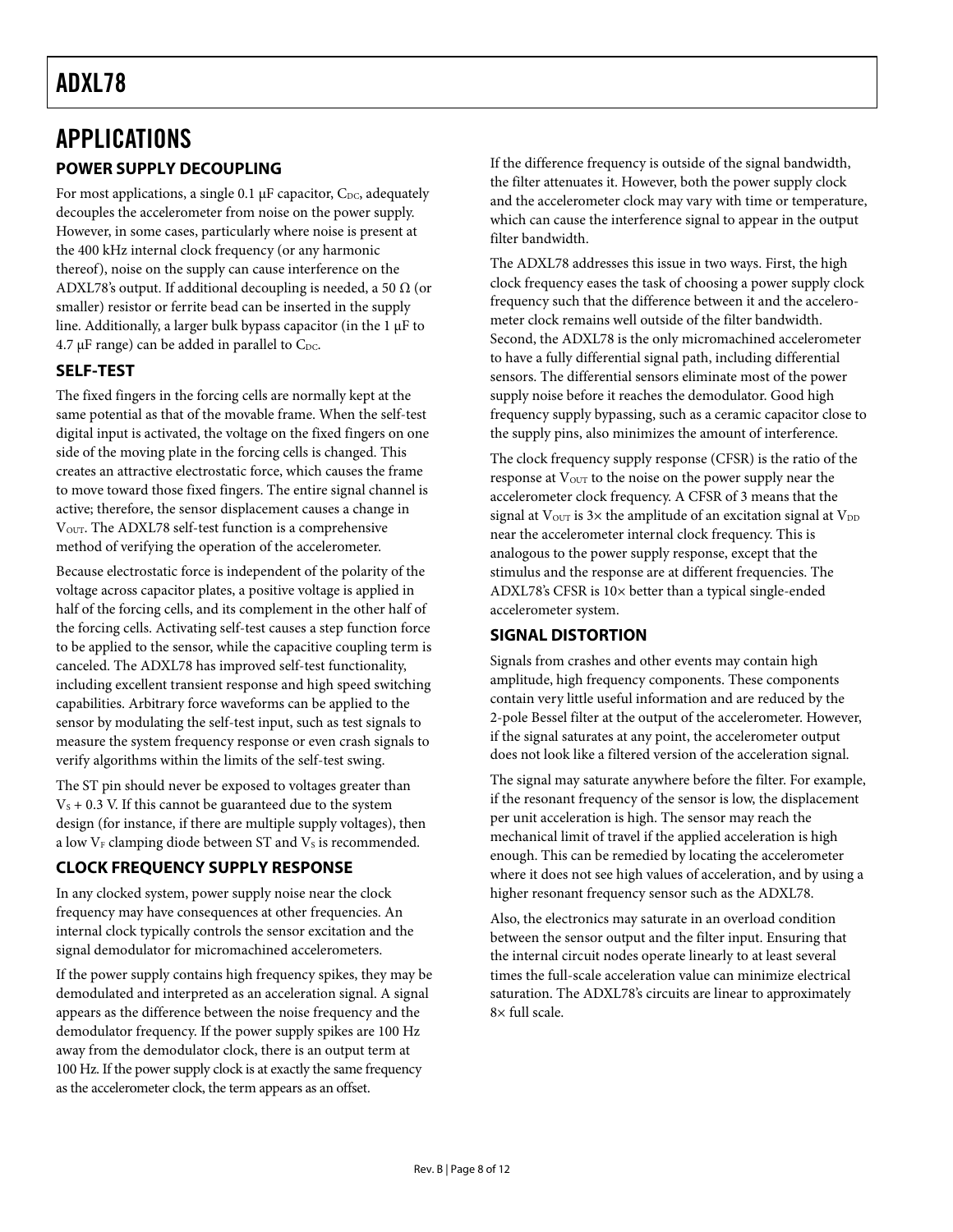### <span id="page-8-0"></span>OUTLINE DIMENSIONS



Figure 6. 8-Terminal Ceramic Leadless Chip Carrier [LCC] (E-8-1) Dimensions shown in inches

#### **ADXL78 ORDERING GUIDE**

| Model <sup>1, 2, 3</sup> | <b>Parts</b><br>per<br>Reel | <b>Measurement</b><br>Range | <b>Specified</b><br>Voltage (V) | <b>Temperature</b><br>Range         | <b>Package Description</b>               | Package<br><b>Option</b> |
|--------------------------|-----------------------------|-----------------------------|---------------------------------|-------------------------------------|------------------------------------------|--------------------------|
| AD22279-A-R2             | 250                         | $\pm 35q$                   | 5                               | $-40^{\circ}$ C to $+105^{\circ}$ C | 8-Terminal Ceramic Leadless Chip Carrier | $E-8-1$                  |
| AD22279-A                | 3,000                       | $\pm 35q$                   |                                 | $-40^{\circ}$ C to $+105^{\circ}$ C | 8-Terminal Ceramic Leadless Chip Carrier | $E-8-1$                  |
| ADW22279ZC               | 3,000                       | ±35q                        |                                 | $-40^{\circ}$ C to $+105^{\circ}$ C | 8-Terminal Ceramic Leadless Chip Carrier | $E-8-1$                  |
| ADW22279ZC-RL7           | 250                         | $\pm 35q$                   | 5                               | $-40^{\circ}$ C to $+105^{\circ}$ C | 8-Terminal Ceramic Leadless Chip Carrier | $E-8-1$                  |
| AD22280-R2               | 250                         | ±50q                        | 5                               | $-40^{\circ}$ C to $+105^{\circ}$ C | 8-Terminal Ceramic Leadless Chip Carrier | $E-8-1$                  |
| AD22280                  | 3,000                       | ±50q                        | 5                               | $-40^{\circ}$ C to $+105^{\circ}$ C | 8-Terminal Ceramic Leadless Chip Carrier | $E-8-1$                  |
| ADW22280ZC               | 3,000                       | ±50q                        |                                 | $-40^{\circ}$ C to $+105^{\circ}$ C | 8-Terminal Ceramic Leadless Chip Carrier | $E-8-1$                  |
| ADW22280ZC-RL7           | 250                         | ±50q                        | 5                               | $-40^{\circ}$ C to $+105^{\circ}$ C | 8-Terminal Ceramic Leadless Chip Carrier | $E-8-1$                  |
| AD22281-R2               | 250                         | ±70q                        | 5                               | $-40^{\circ}$ C to $+105^{\circ}$ C | 8-Terminal Ceramic Leadless Chip Carrier | $E-8-1$                  |
| AD22281                  | 3,000                       | ±70q                        |                                 | $-40^{\circ}$ C to $+105^{\circ}$ C | 8-Terminal Ceramic Leadless Chip Carrier | $E-8-1$                  |
| ADW22281ZC               | 3,000                       | ±70q                        | 5                               | $-40^{\circ}$ C to $+105^{\circ}$ C | 8-Terminal Ceramic Leadless Chip Carrier | $E-8-1$                  |
| ADW22281ZC-RL7           | 250                         | ±70q                        | 5                               | $-40^{\circ}$ C to $+105^{\circ}$ C | 8-Terminal Ceramic Leadless Chip Carrier | $E-8-1$                  |

<sup>1</sup> All models are on tape and reel and are RoHS compliant parts.

 $2 Z =$  RoHS Compliant Part.

 $3 W =$  Qualified for Automotive Applications.

#### **AUTOMOTIVE PRODUCTS**

The ADW22279, ADW22280, and ADW22281 models are available with controlled manufacturing to support the quality and reliability requirements of automotive applications. Note that these automotive models may have specifications that differ from the commercial models; therefore, designers should review the Specifications section of this data sheet carefully. Only the automotive grade products shown are available for use in automotive applications. Contact your local Analog Devices account representative for specific Automotive Reliability reports for these models.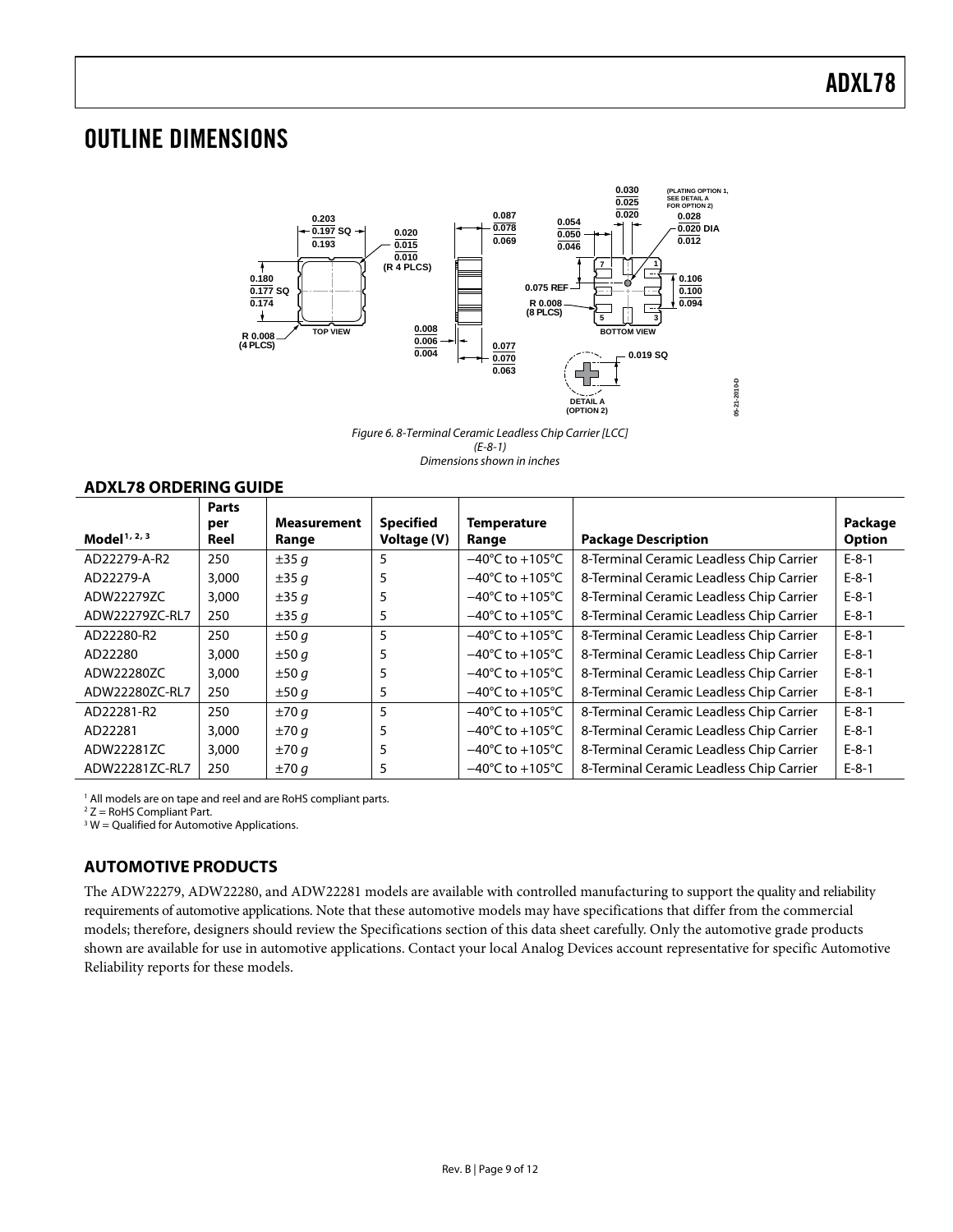# ADXL78

# **NOTES**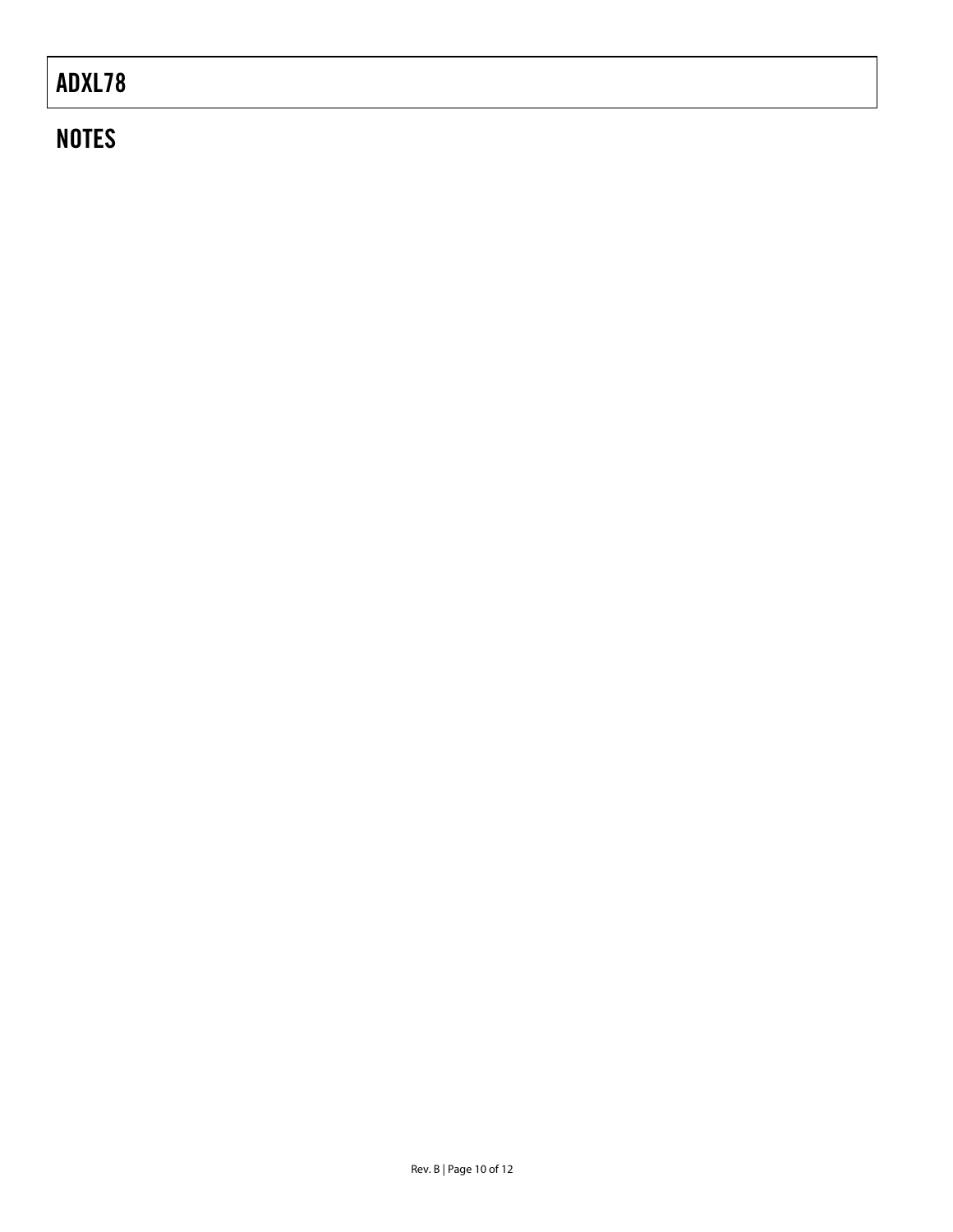# **NOTES**